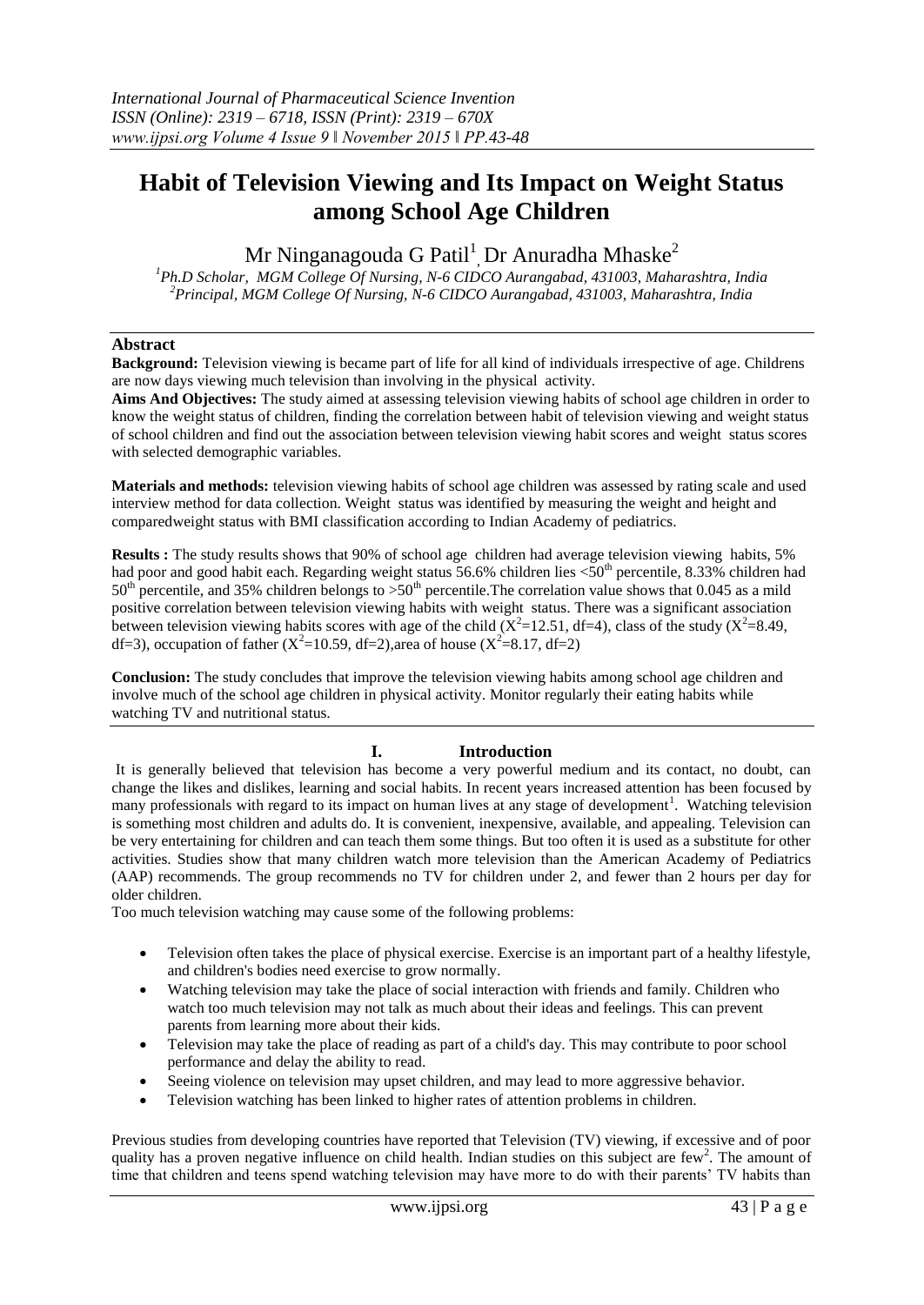with family media rules or the location of TVs within the home<sup>3</sup>. There is a significant relationship between the television viewing habit and violent behavior among school children. Nurses could initiate and encourage discussions with the parents in this aspects and generate awareness among them $4$ .

## **Problem statement**

"A correlation study to assess nutritional status and dietary habits of preschool children in a selected areas of Aurangabad district"

## **Objectives of the study**

- 1) To assess the television viewing habits by using rating scale
- 2) To assess the weight status of school age children by comparing with BMI scores of Indian academic of Pediatrics classification.
- 3) To find out the correlation between habit of television viewing and weight status of school age children
- 4) To find out the association between habit of television viewing and weight status scores with selected demographic variables.

## **Hypothesis**

## **Tested at 0.05 level of significance**

**H1:** There is a significant correlation between habit of television viewing and weight status of school age children

**H2:** there is a significant association between habit of television viewing and selected demographic variables

**H3**: There is a significant association between weight status with selected demographic variables.

#### **Operational definitions**

**Impact:** It refers to the change produced in the weight status of school-age children viewing television.

**Habit**: It refers to the regular or repetition of the act of watching TV for 2 hours or more per day.

**Weight status**: Refers to measurement of body fat in terms of BMI based on BMI categories according to Indian academic of Pediatrics

**School-age children**: Children in the age group of 8-12 years.

#### **Assumptions:**

- 1. School age children watching television for more than two hours per day
- 2. Television viewing is influencing weight status of children
- 3. School age children having poor habit of watching television.

#### **Material And Methods**

**Source of data:** In this study the data will be collected from school age children in a selected areas of Aurangabad District.

**Research design**: Descriptive correlation design was used for this study

**Setting :** The study is conducted at selected areas of Aurangabad District.

**Population:** Population Includes school age children

**Method of data collection:** rating scale is used to assess the television viewing habits and weight status was assessed by checking weight and height.

**Sampling method:** sample for the study selected by convenient sampling technique

**Sample size**: sample size comprise of 60 school age children.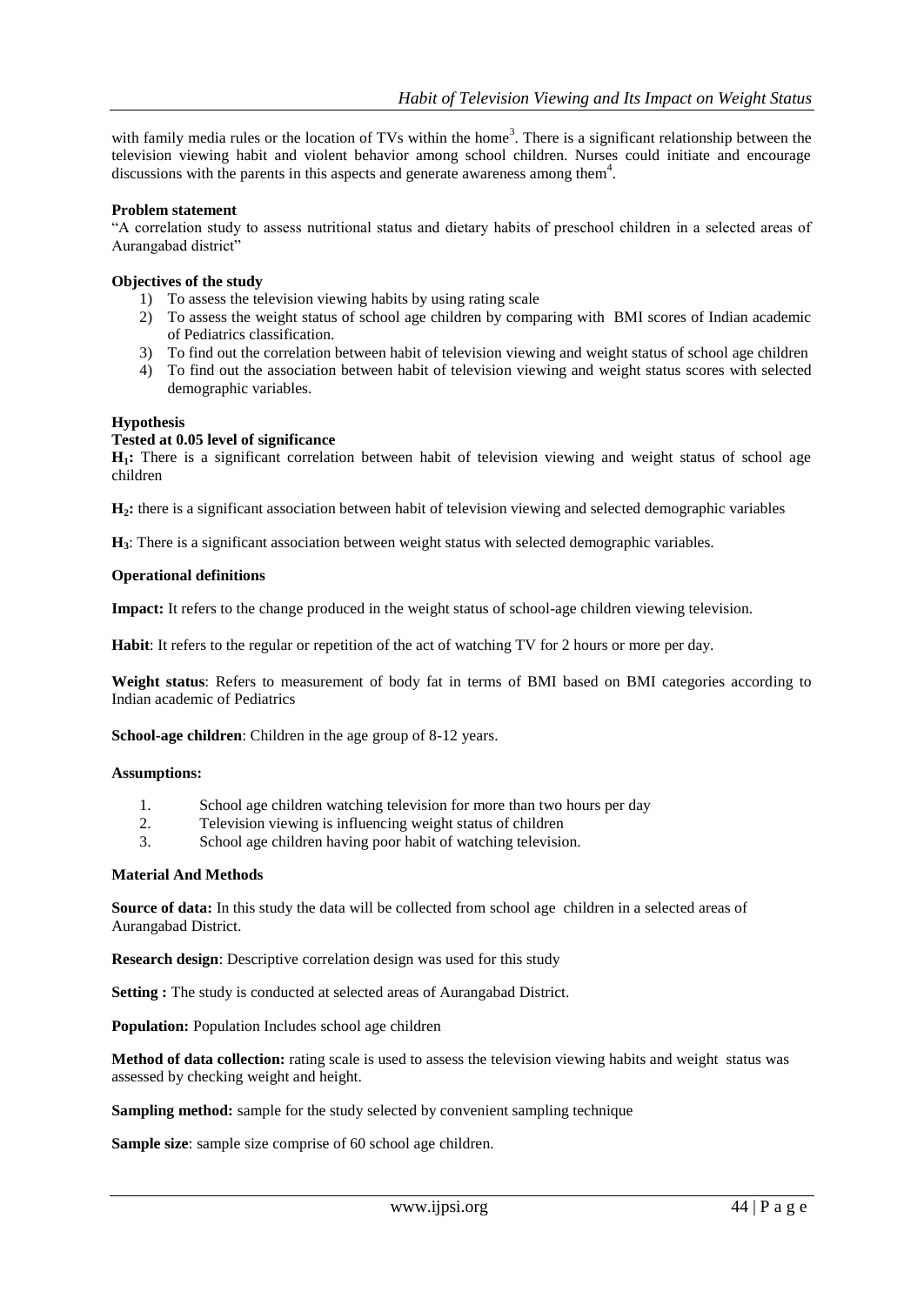## **Inclusion criteria for sampling**:

- School age children residing at urban areas
- Children with the age group of 8-12 years

## **Exclusion criteria for sampling**

- School age children suffering long term diseases.
- School age children suffering with acute illness.
- School age children not willing to participate in the study.

## **Result of the study**

## **Section 1: Demographic data**





**Fig No 1:** line diagram shows distribution of samples according to age of children.

## **CLASS OF THE STUDY**

| ×<br>۰.<br>×<br>۰, |
|--------------------|
|--------------------|

| <b>CLASS OF THE</b> | F  | $\frac{0}{0}$ |
|---------------------|----|---------------|
| <b>STUDY</b>        |    |               |
| $3rd$ Std           | 19 | 31.66         |
| std                 | 16 | 26.66         |
| $-th$<br>std        | 12 | 20            |
| std                 |    | 21.66         |

**Table No 1:** Represents the sample distribution according to the class of the study.

**Occupation of father N=60**



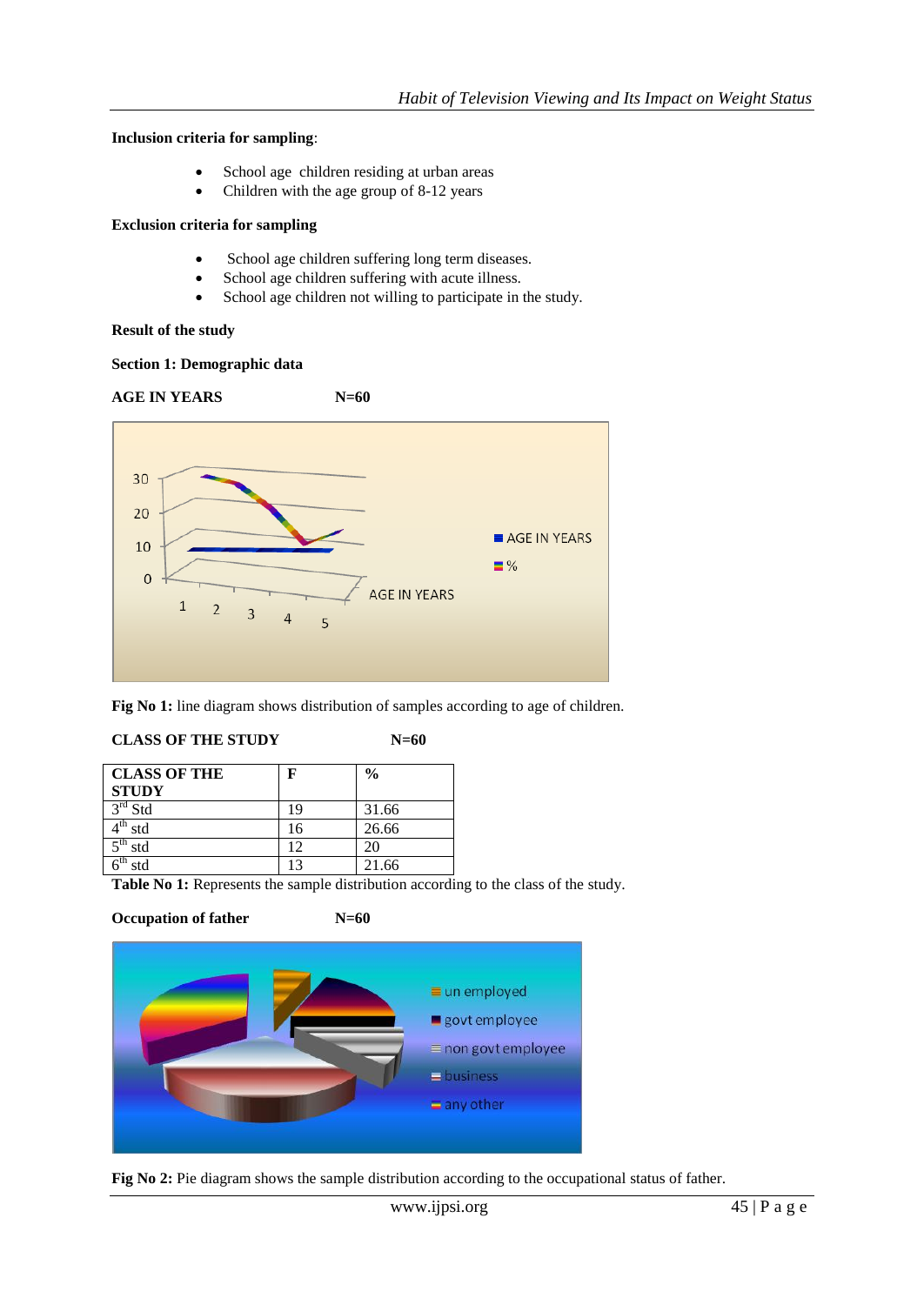

**Fig No 3:** Area Graph shows the sample distribution according to the area of house.

| <b>Section 2: Television viewing habits</b> | $N=60$ |
|---------------------------------------------|--------|
|---------------------------------------------|--------|

| S.No  | <b>Grades</b> | <b>Scores</b> | <b>Frequency</b> | $\frac{0}{0}$ |
|-------|---------------|---------------|------------------|---------------|
|       | Poor          | $39 - 58$     |                  |               |
|       | Average       | 20-38         |                  | 90            |
|       | Good          | 0-19          |                  |               |
| Total |               |               | оU               | 100           |

**Table NO 2:** Represents that 90% sample having average TV Viewing habit, 5% of each sample having poor and good habit of TV Viewing respectively.



Fig NO 4: cone diagram shows sample distribution according to habit of television viewing. (N=60)

**Section 3: Weight status categories according to IAP (N=60)**

| S.No  | Weight status                      | <b>Frequency</b> | $\frac{0}{0}$ |
|-------|------------------------------------|------------------|---------------|
|       | percentile                         | 34               | 56.6          |
|       | 50 <sup>th</sup><br>percentile     |                  | 8.33          |
|       | $>$ 50 <sup>th</sup><br>percentile |                  |               |
| Total |                                    | 60               | 100           |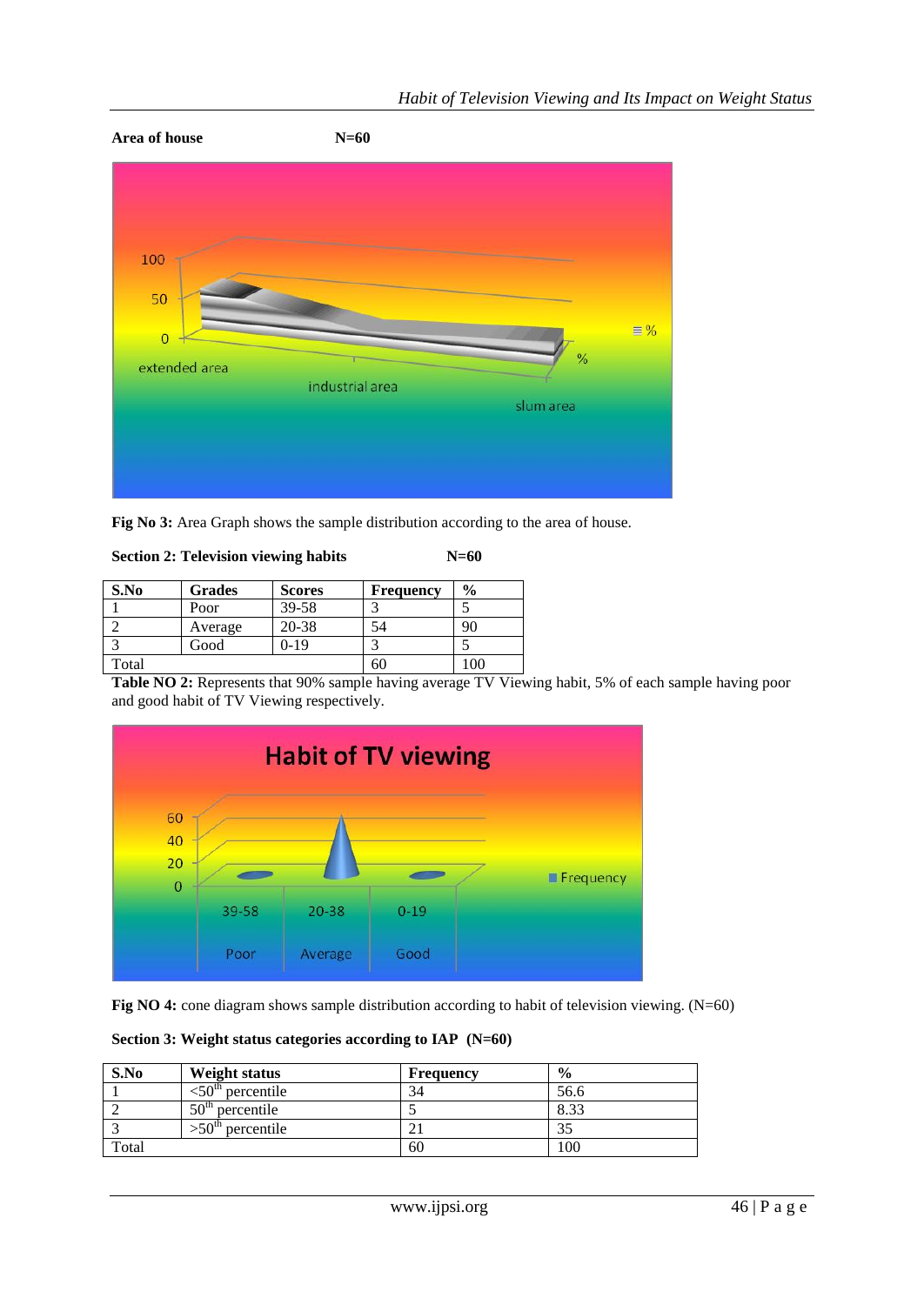**Table NO 3:** Represents that 56.6% of sample lies below 50<sup>th</sup> percentile, 35% lies above 50<sup>th</sup> percentile and only 8.33% are in  $50<sup>th</sup>$  percentile.



**Fig No 5:** line diagram shows the sample distribution according to weight status of children. (N=60)

| <b>Section 4: Correlation Between T V Viewing Habits With Weight Status</b> |  |  |
|-----------------------------------------------------------------------------|--|--|
|-----------------------------------------------------------------------------|--|--|

| <b>Variables</b>  | <b>Mean</b> | S D  | <b>R</b> value | significance |
|-------------------|-------------|------|----------------|--------------|
| Tv viewing habits | 29.66       | 6.45 | 0.045          | significant  |
| Weight status     | 16.33       | 2.44 |                |              |

**Table No 4:** Represents that there is a mild correlation between TV Viewing habits and weight status.

|  | Section 5: a) Association between television viewing habits with selected demographic variables |
|--|-------------------------------------------------------------------------------------------------|
|  |                                                                                                 |

| S.No           | Demographic variable         | $X^2$ value | Df             | Significance |
|----------------|------------------------------|-------------|----------------|--------------|
|                | Age                          | 12.51       | 4              | S            |
| 2              | <b>Sex</b>                   | 0.31        | 1              | <b>NS</b>    |
| 3              | Class of the study           | 8.49        | 3              | S            |
| $\overline{4}$ | Education of father          | 3.86        | $\mathcal{F}$  | <b>NS</b>    |
| 5              | Education of mother          | 0.92        | 3              | <b>NS</b>    |
| 6              | Number of siblings           | 3.78        |                | <b>NS</b>    |
|                | Occupation of father         | 10.59       | $\overline{2}$ | S            |
| 8              | Occupation of mother         | 0.878       | $\mathfrak{D}$ | <b>NS</b>    |
| 9              | Monthly income               | 3.83        | 2              | <b>NS</b>    |
| 10             | Type of family               | 0.2         |                | <b>NS</b>    |
| 11             | Type of house                | 0.21        |                | <b>NS</b>    |
| 12             | Area of house                | 8.17        | $\overline{2}$ | S            |
| 13             | Number of tv present in home | 0.189       |                | <b>NS</b>    |
| 14             | Type of television           | 0.42        |                | <b>NS</b>    |

**S- Significance NS – Not Significant**

**Table No 5:** Shows that significant association between television viewing habits with age of child, class of the study, occupation of father, and area of house.